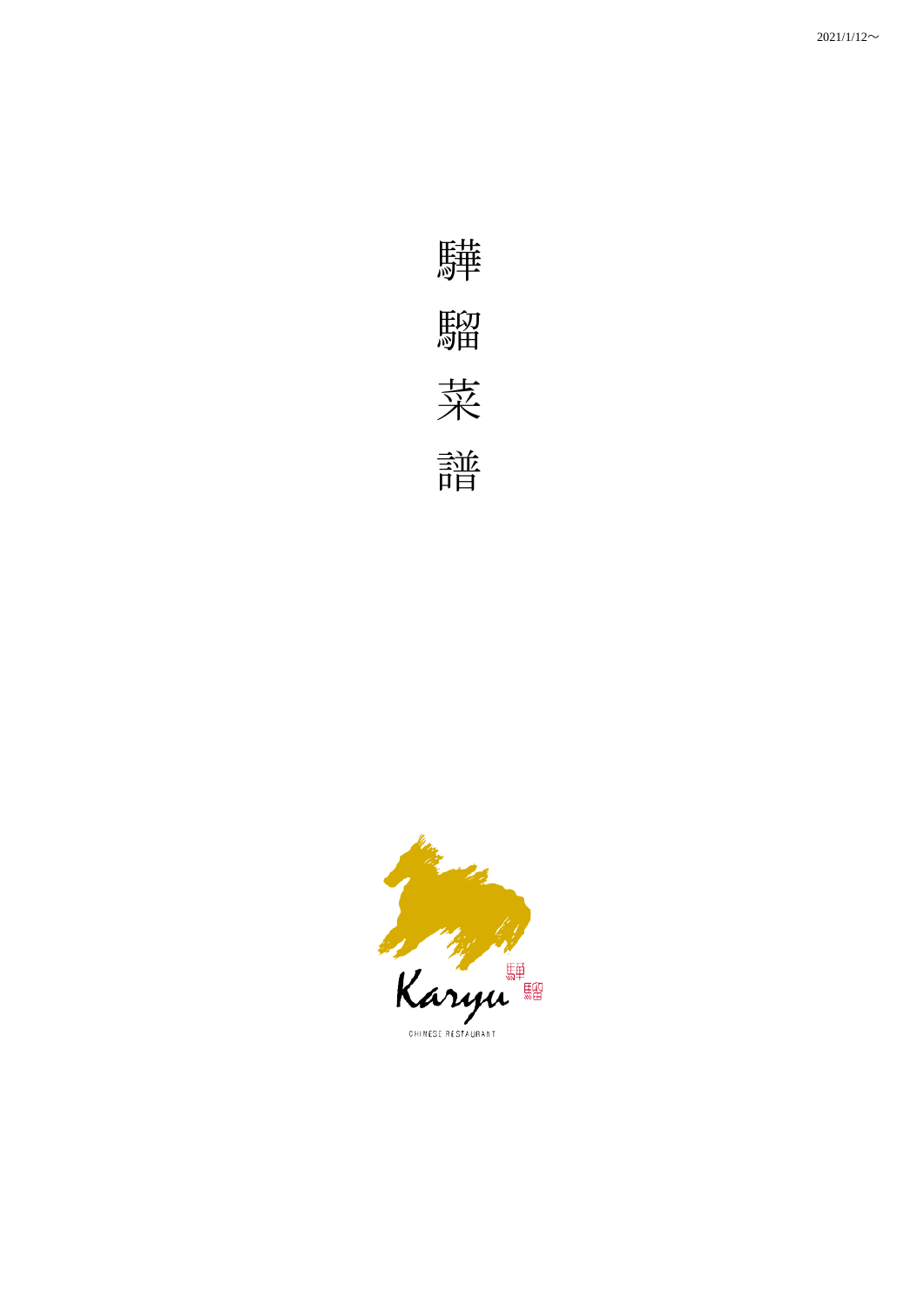#### Appetizer 焼味・冷盆

| 上湯凍冷活鮑魚 | Marinated sliced abalone (One piece)<br>あわびのスープ蒸し冷菜(1個)                                             | 45,060 |
|---------|-----------------------------------------------------------------------------------------------------|--------|
| 三彩色拼盆   | Assorted appetizers<br>(Please choose three items from the following)<br>前菜三種盛り合わせ<br>以下より3品お選び下さい。 | ¥3,850 |
| 脆口海蜇皮   | Cold Jelly fish with Chinese pickles<br>クラゲの冷菜 野菜の甘酢漬け添え                                            | ¥3,080 |
| 明爐蜜又焼   | Honey flavored barbecued pork<br>やまと豚のチャーシュー                                                        | 42,310 |
| 白切肥童鶏   | Chilled steamed chicken with a selection of sauces<br>健味赤鳥の蒸し物 三種ソース                                | 42,310 |
| 松花皮蛋姜   | Preserved duck egg with ginger<br>ピータン                                                              | 41,760 |
| 酸辣上素菜   | Assorted sweet Chinese pickles<br>彩色野菜の甘酢漬け盛り合わせ                                                    | ¥1,760 |
|         | Soup<br>湯類                                                                                          |        |
| 蟹肉栗米羮   | Sweet corn soup with crab meat (Serves two or three)<br>蟹肉入りコーンクリームスープ (2~3人前)                      | 42,530 |
| 海鮮豆腐羮   | Seafood soup with tofu (Serves two or three)<br>海鮮と豆腐入りスープ (2~3人前)                                  | 42,350 |
| 蟹肉魚翅    | Shark's fin soup with crab meat (Serves one)<br>タラバ蟹肉入りフカヒレスープ(1人前)                                 | ¥3,080 |
| 八寶魚翅    | Shark's fin soup with chop suey (Serves one)                                                        | 43,080 |

五目入りフカヒレスープ(1人前)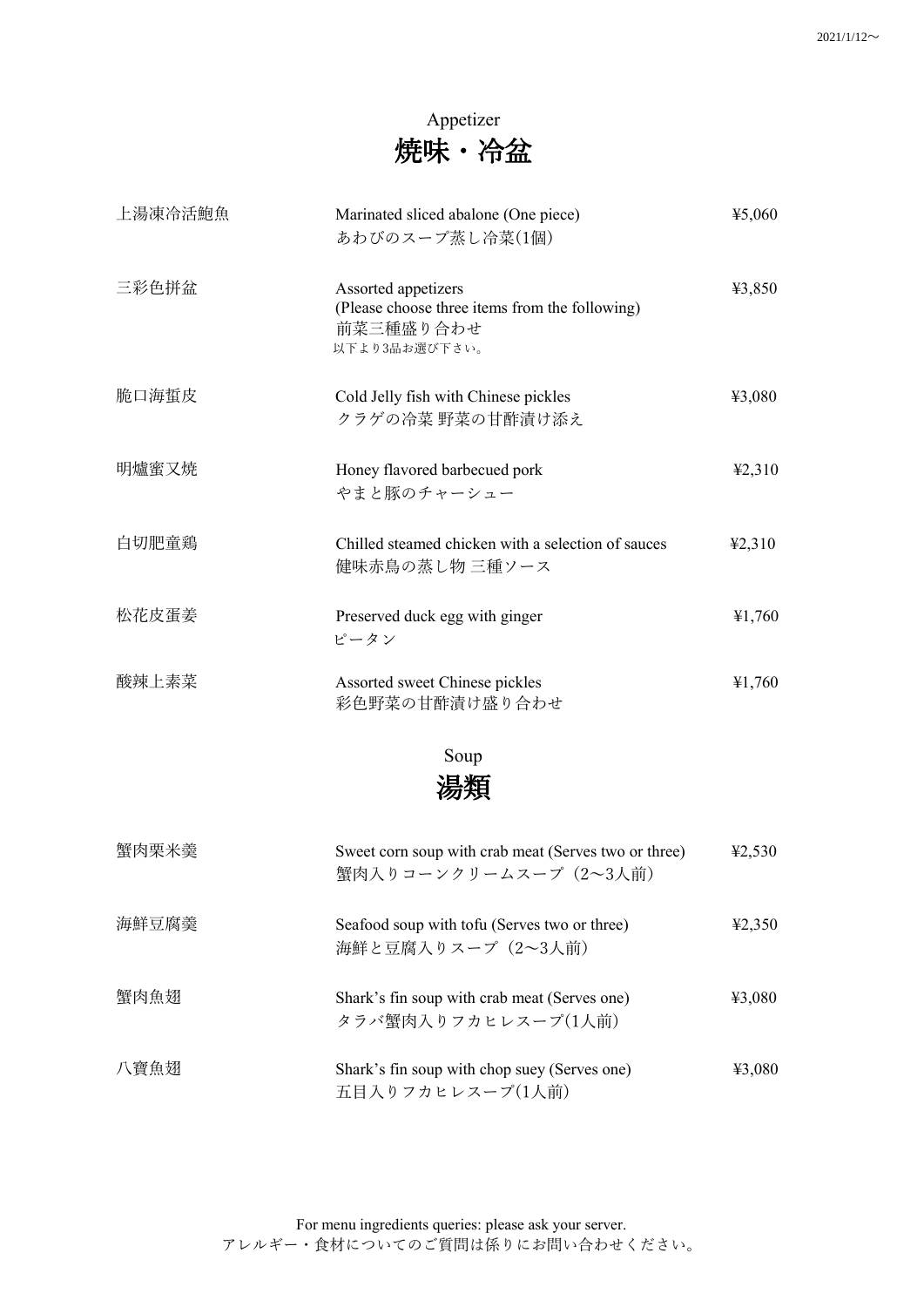#### Bean Curd / Vegetable

| 豆腐 |  | 野菜 |
|----|--|----|
|----|--|----|

| 蟹肉扒豆腐 | Braised tofu with crab meat sauce<br>なめらか豆腐とタラバ蟹肉の煮込み      | 42,310 |
|-------|------------------------------------------------------------|--------|
| 麻婆香豆腐 | Braised tofu with minced beef and red pepper<br>マーボー豆腐     | ¥1,760 |
| 奶油扒時菜 | Stewed vegetables in cream sauce<br>野菜のクリーム煮               | ¥1,760 |
| 揺柱扒時菜 | Braised vegetables with dried scallop sauce<br>野菜の干し貝柱あんかけ | ¥1,760 |
| 蒜茸扒時菜 | Sautéed vegetables with garlic<br>野菜のにんにく風味炒め              | ¥1,760 |
| 清炒素時菜 | Sautéed vegetables<br>五目彩り野菜の炒め                            | ¥1,760 |
| 韮黄炒銀芽 | Sautéed chives and bean sprouts<br>黄ニラともやしの塩味炒め            | ¥1,760 |

Prawn / Shrimp

大海老・小海老

|        |                                                                                    | Prawn<br>大海老 | Shrimp<br>小海老 |
|--------|------------------------------------------------------------------------------------|--------------|---------------|
| 乾焼蝦球   | Sautéed with chili sauce<br>チリソース炒め                                                | 43,850       | 42,860        |
| 豉汁蝦球   | Sautéed with black bean sauce<br>ブラックビーンズ炒め                                        | 43,850       | 42,860        |
| 宮保蝦球   | Sautéed with Chinese rice wine<br>and black vinegar sauce Shanghai style<br>上海風味炒め | ¥3,850       | 42,860        |
| 沙律香辣蝦球 | Fried with garlic flavored mayonnaise<br>ガーリック風味マヨネーズ和え                            | 43,850       | 42,860        |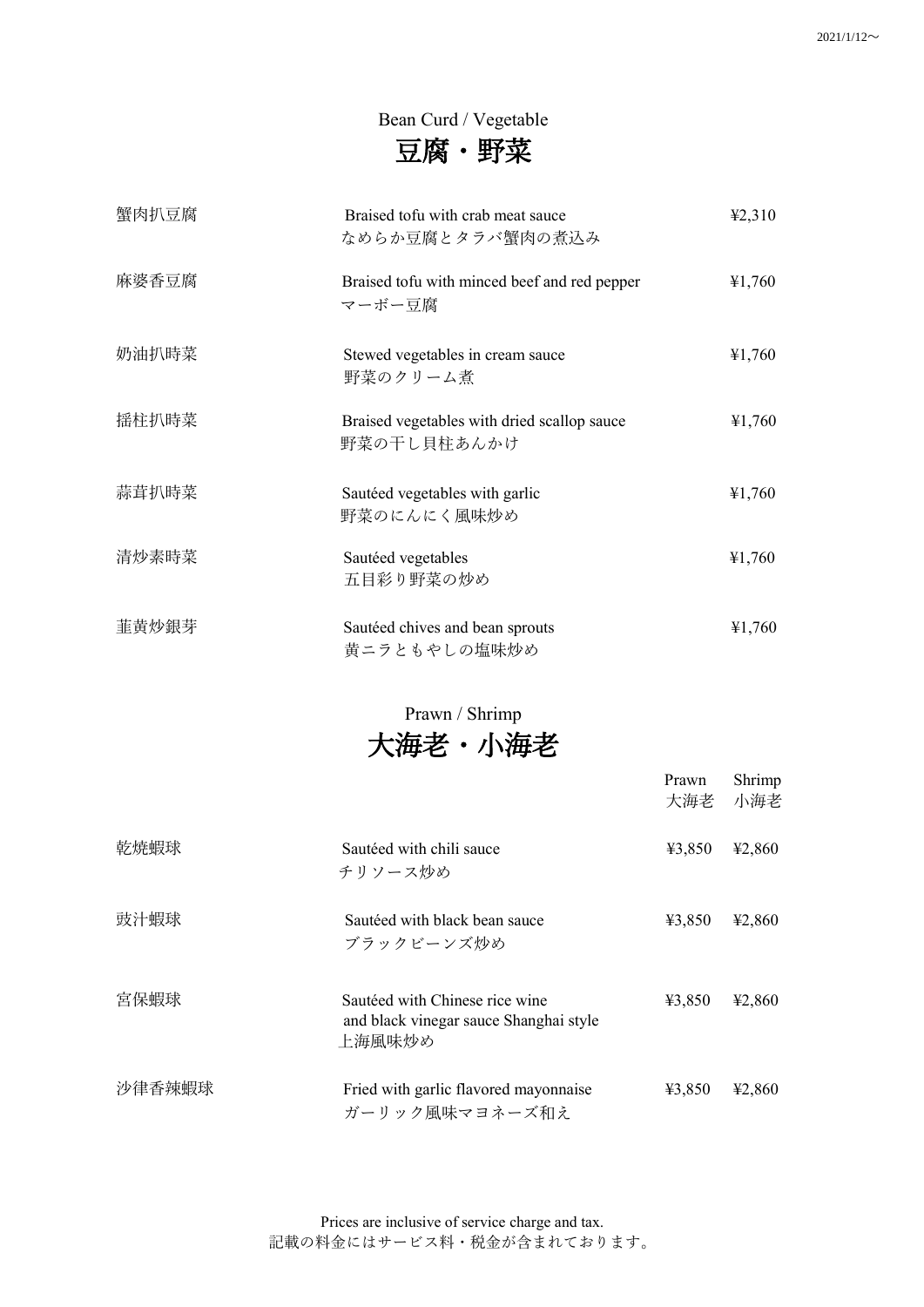### Seafood 魚貝

| 碧緑炒帯子  | Sautéed sea scallops with vegetables<br>帆立貝と彩り野菜炒め                       | 43,520 |
|--------|--------------------------------------------------------------------------|--------|
| 姜葱蒸鮮魚  | Steamed sliced fish with ginger and leek<br>白身魚の切り身蒸し 葱と生姜風味醤油ソース        | ¥4,730 |
|        | Crab                                                                     |        |
|        | 蟹                                                                        |        |
| 百花釀炸蟹鉗 | Deep-fried crab claw served with Japanese plum sauce<br>蟹爪の揚げ物 梅甘酢添え(1本) | ¥1,540 |
| 飄香炸軟蟹  | Deep-fried soft shell crab with spicy salt<br>ソフトシェルクラブのスパイシーソルト揚げ       | 43,520 |
|        | Duck                                                                     |        |
|        | 鴨                                                                        |        |

| 掛爐片皮鴨 | Roasted Peking duck                                                                                          | (Whole)                       | ¥18,700 |
|-------|--------------------------------------------------------------------------------------------------------------|-------------------------------|---------|
|       | 北京ダック                                                                                                        | 一羽<br>(Half)                  | ¥10,010 |
|       |                                                                                                              | 半羽<br>Serves one (Two pieces) | 42,530  |
|       |                                                                                                              | 1人前 (2本)                      |         |
|       | Served with either dishes below (for Whole or Half Portion only)<br>一羽又は半羽のご注文の場合、以下のお料理のいずれか1品とともにご提供いたします。 |                               |         |

| 豆豉炒鴨片   | Sautéed duck with sweet black bean sauce<br>鴨ロース肉のブラックビーンズ炒め  |
|---------|---------------------------------------------------------------|
| 青菜豆腐鴨片湯 | Duck's clear soup with vegetables and tofu<br>青菜と鴨肉、豆腐のすましスープ |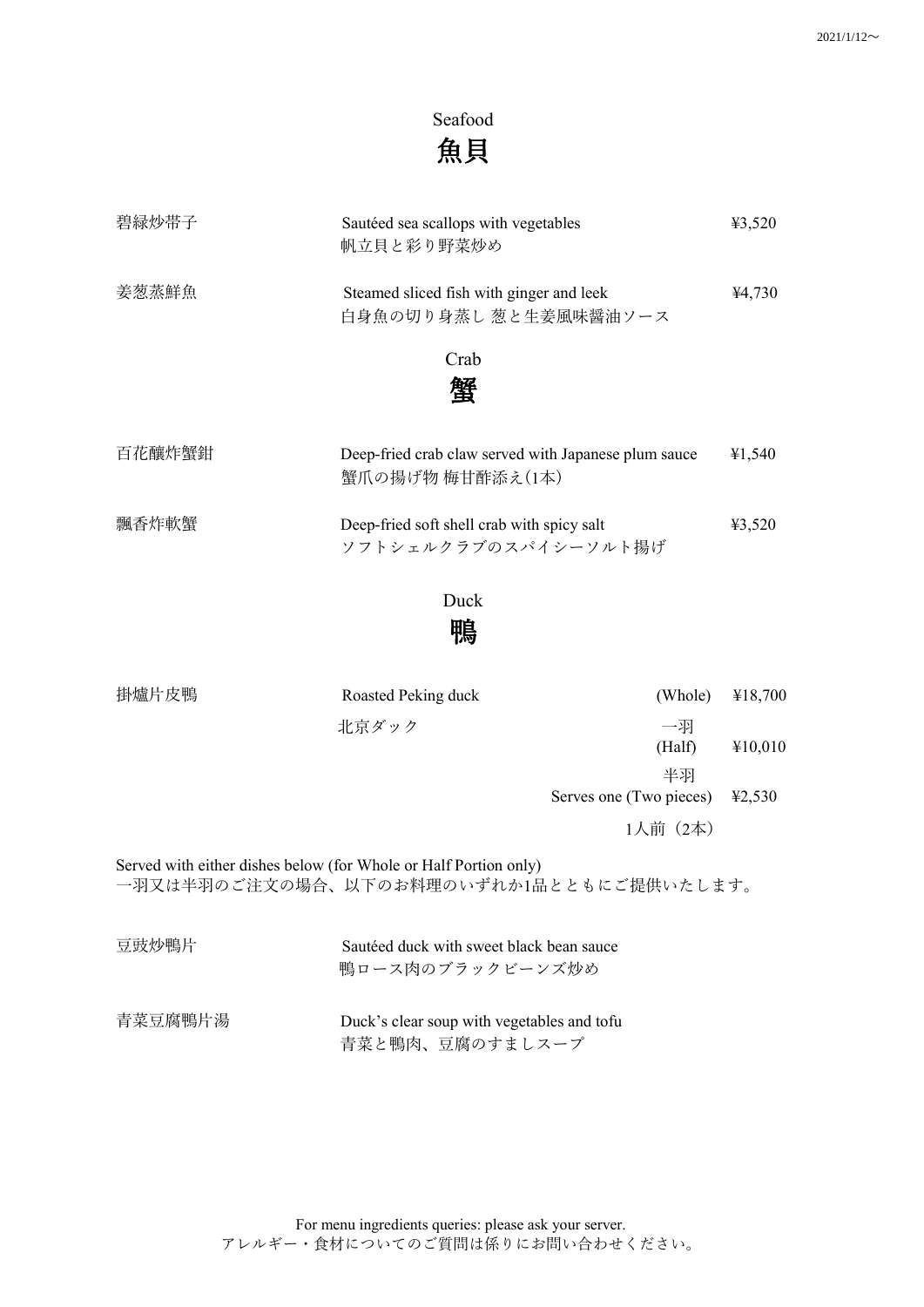#### Chicken 鶏

| 炸鶏    | Deep-fried chicken<br>国産銘柄鶏の唐揚げ                                 | 42,310 |
|-------|-----------------------------------------------------------------|--------|
| 西檸煎軟鶏 | Deep-fried chicken with lemon sauce<br>国産銘柄鶏のレモンソース             | 42,310 |
| 腰果炒鶏丁 | Sautéed diced chicken with cashew nuts<br>国産銘柄鶏の賽の目切りとカシューナッツ炒め | 42,310 |
|       | Pork / Beef<br>豚肉・牛肉                                            |        |
| 黒椒煎牛肉 | Sautéed fillet of beef with black pepper<br>牛フィレ肉の黒胡椒炒め         | 44,290 |
| 七彩牛肉絲 | Sautéed shredded beef with pimento<br>和牛肉の細切りとピーマンの炒め           | 42,860 |
| 菠羅咕嚕肉 | Sweet and sour pork with pineapple<br>酢豚                        | 42,310 |
| 南乳燜扣肉 | Braised pork belly with bean paste<br>豚バラ肉の角煮                   | ¥2,530 |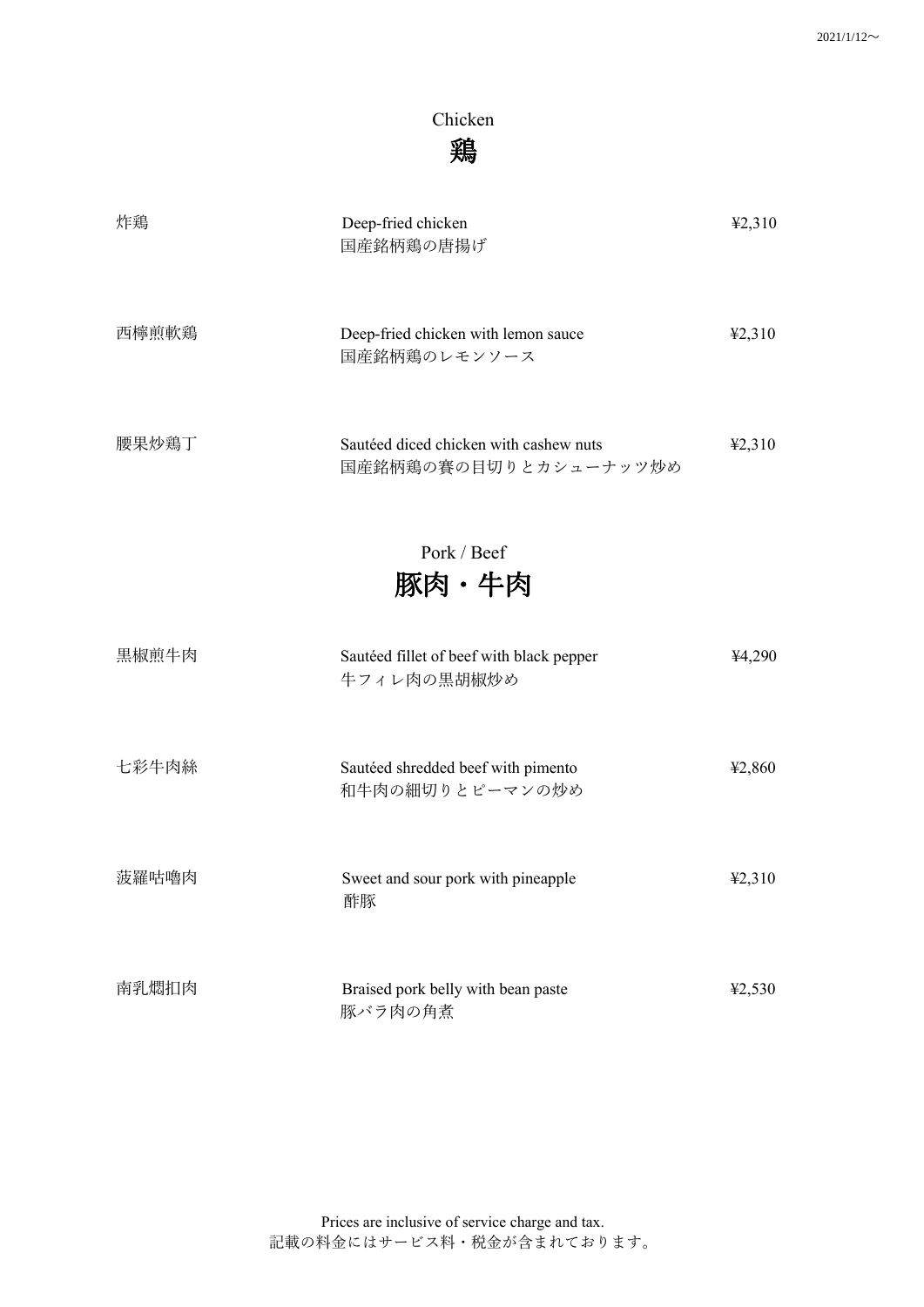#### Noodle / Rice 麺・御飯類

| 葱油叉焼湯麺 | Noodle soup with shredded barbecued pork and leek<br>細切りチャーシューと葱入りつゆそば | ¥1,980 |
|--------|------------------------------------------------------------------------|--------|
| 八珍湯麺   | Noodle soup with chop suey<br>五目つゆそば                                   | ¥1,980 |
| 驊騮坦々麺  | Hot and spicy noodle soup<br>驊騮タンタン麺                                   | ¥1,980 |
| 蟹肉生菜炒飯 | Fried rice with crab meat and lettuce<br>タラバ蟹肉とレタス入りチャーハン              | ¥1,980 |
| 揚卅炒飯   | Fried rice with chop suey<br>五目チャーハン                                   | ¥1,980 |
| 八珍炒麺   | Fried noodle with chop suey<br>五目あんかけ焼きそば                              | ¥1,980 |

## Dim Sum

# 点心

| 脆皮小春捲  | Spring roll (Four pieces)<br>春巻き(4個)                                                       | ¥990   |
|--------|--------------------------------------------------------------------------------------------|--------|
| 蒸蟹皇焼賣  | Pork dumplings (Four pieces)<br>特製シューマイ (4個)                                               | ¥990   |
| 水晶蝦餃皇  | Steamed shrimp dumplings (Four pieces)<br>海老蒸し餃子 (4個)                                      | ¥990   |
| 大閘蟹小籠飽 | Steamed buns with pork and crab meat (Three pieces)<br>上海蟹味噌入りショウロンポウ(3個)                  | ¥1,540 |
| 翡翠韮菜餃  | Steamed dumplings with shrimp and leek (Three pieces)<br>海老とニラ入り蒸しギョーザ(3個)                 | ¥990   |
| 魚子鳳眼餃  | Steamed Dumplings with Shrimp and Flying Fish Roe<br>(Three pieces)<br>海老とトビ子入り蒸しギョーザ (3個) | ¥990   |